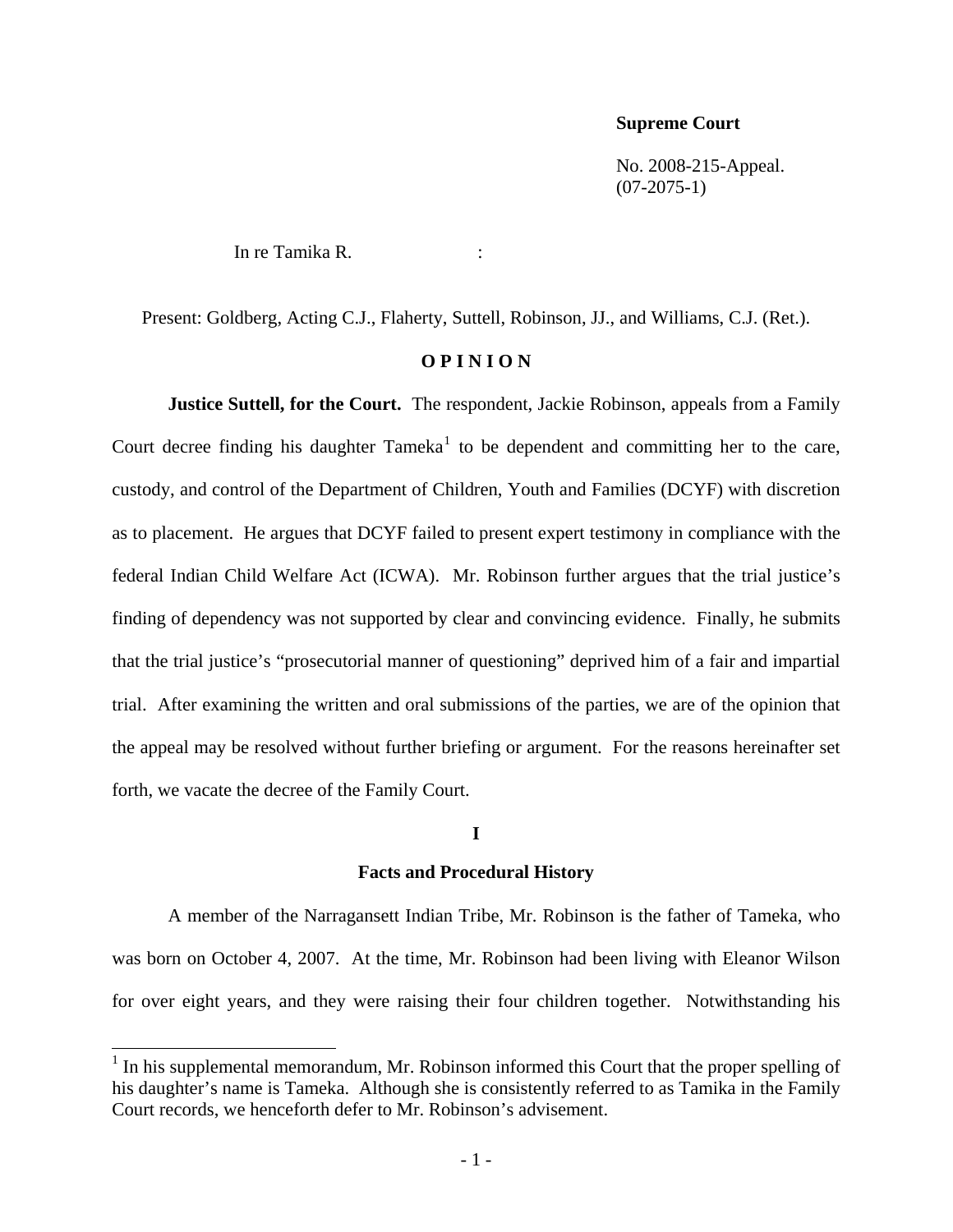description of Ms. Wilson as his common-law wife, Mr. Robinson had an affair with another woman, which resulted in Tameka's conception. Tameka's biological mother, who was already supporting four children and feeling unable to adequately care for another child, agreed to place the child with a social-service agency for adoption. At no time, however, did Mr. Robinson indicate that he would consent to an adoption. Rather, he advised a DCYF child protective investigator on October 18, 2007, that he wished to have custody of the baby. He also informed the investigator that, perhaps not surprisingly, Ms. Wilson had demanded he vacate their home upon learning of his liaison. This apparent lack of stable housing prevented Tameka's placement with him, and on October 19, 2007, DCYF filed a petition against both parents citing allegations of dependency and neglect. The Family Court granted DCYF temporary custody on October 26, 2007, and Tameka remained in foster care. Mr. Robinson testified that he had been consistently attending weekly visits with Tameka at DCYF, adding that Ms. Wilson and their four children also had attended the visits for the past two months.

 The trial on DCYF's petition was conducted on March 20, 2008. Mr. Robinson admitted that his infidelity initially had rendered Ms. Wilson "heartbroken," but he informed the court that they had reconciled some time before Christmas of the previous year and that he had, in fact, never left the home. Mr. Robinson had difficulty explaining when and even if he informed DCYF that he and Ms. Wilson had agreed to accept Tameka into their home, but by the time of the trial all parties were aware that Mr. Robinson's housing situation no longer was an issue. According to Mr. Robinson, at DCYF's request he attended CODAC, a drug treatment facility, where he submitted urine screens and received substance-abuse counseling.<sup>[2](#page-1-0)</sup> Although at trial he

 $\overline{a}$ 

<span id="page-1-0"></span> $2$  At trial, Mr. Robinson testified that DCYF required him to attend CODAC out of a mistaken belief that he "had a record." On appeal, he now states that he was asked to attend CODAC after he "candidly told the caseworker that he smoked marijuana."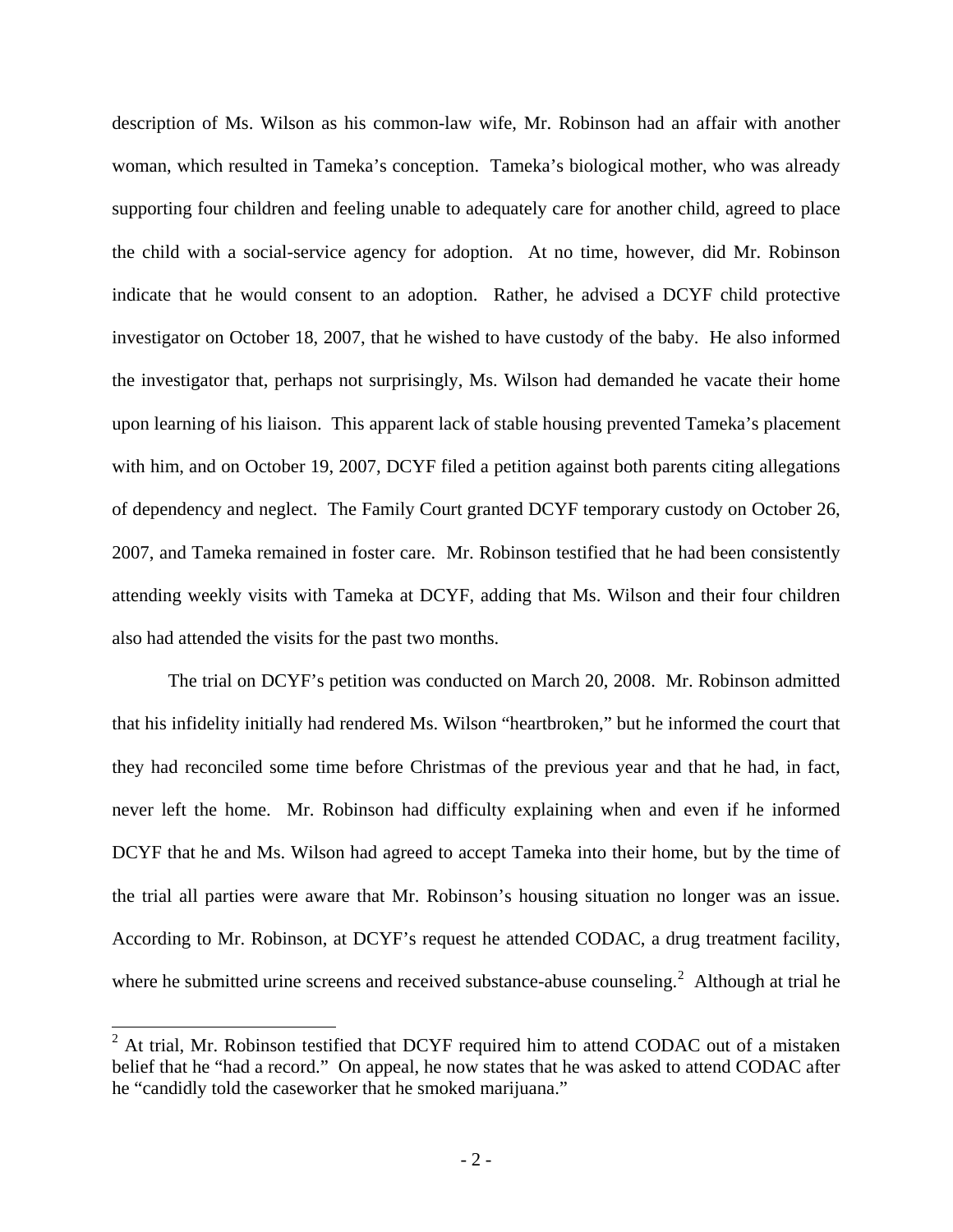denied having a drug problem, Mr. Robinson tested positive for marijuana and admitted that he had told his substance abuse counselor, "I can't stop, it's part of my life.]" He later discontinued the drug-counseling program, stating that he felt he did not belong there and that it was "belittling" to take the urine screens in front of other men.

 The trial justice also questioned Mr. Robinson's financial resources. Mr. Robinson testified that he recently lost a job as a dishwasher because a car accident had left him partially disabled. He stated that he had applied for Social Security disability benefits, and acknowledged that all four of his children received some form of public assistance.

 Mr. Robinson's attorney averred during his closing argument that DCYF had failed to establish dependency by clear and convincing evidence. He also raised DCYF's failure to submit testimony of a qualified expert witness, in accordance with the provisions of the ICWA, tending to show that an award of custody to Mr. Robinson would result in serious emotional or physical harm to Tameka. The trial justice initially considered reopening the case to allow DCYF to submit the necessary testimony; but, after further argument by the state, he decided that Mr. Robinson's testimony "supersedes an expert."

 The trial justice issued his decision from the bench. The trial justice found that, despite Mr. Robinson's evasive answers, there was no doubt that he was using marijuana. He also stated that Mr. Robinson's work history "doesn't impress the court" and emphasized that "the family is being supported at this time by welfare benefits, social security benefits, disability benefits, whatever they are. Nobody is working to support this family." The trial justice concluded that there was clear and convincing evidence of Mr. Robinson's dependency, and he committed Tameka to the care, custody, and control of DCYF. He specified that the case plan include "generous" visitation to facilitate reunification, but he instructed DCYF to ensure that Mr.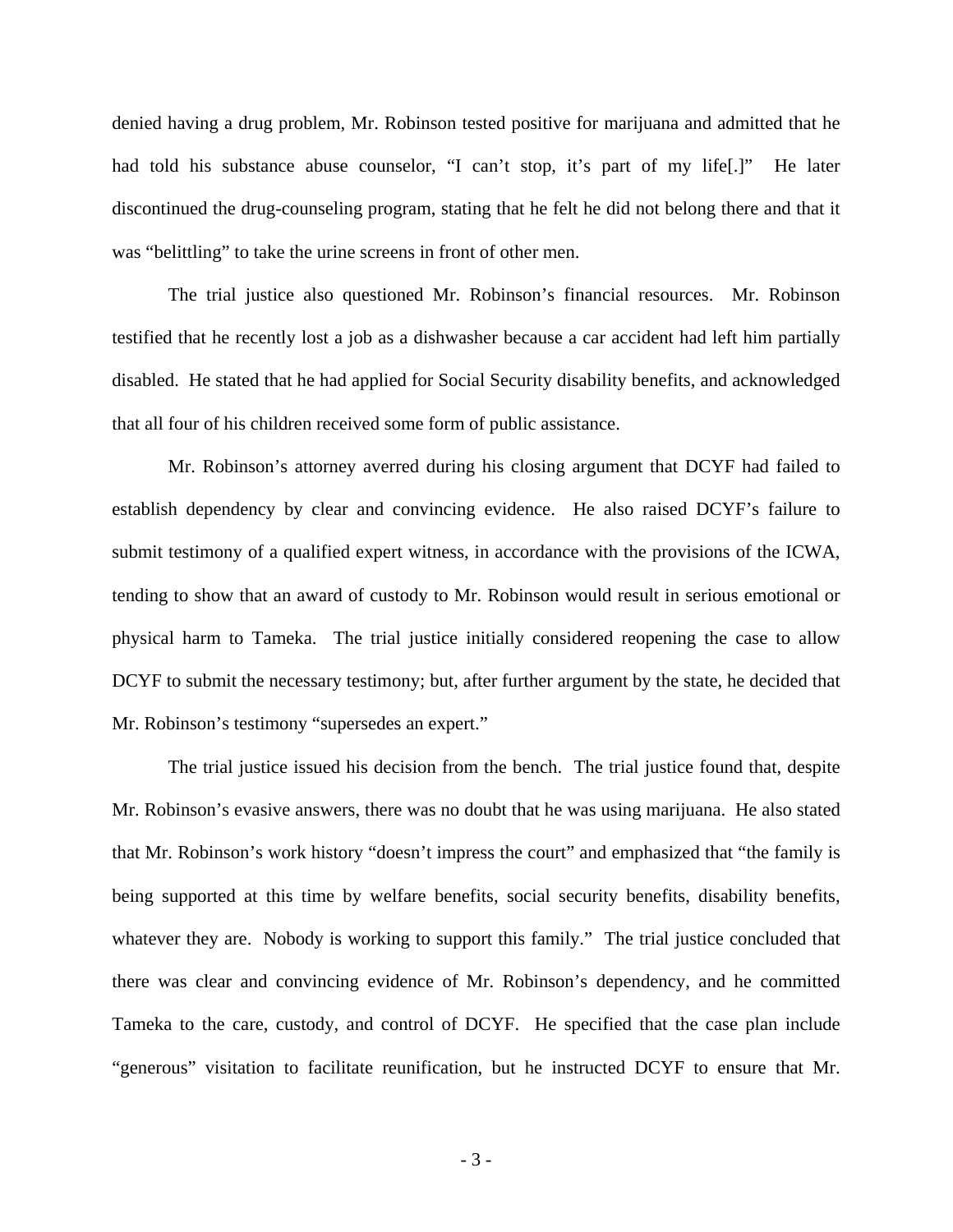Robinson and not Ms. Wilson would be the primary caretaker of Tameka during visitations. He further required Mr. Robinson to submit to random drug screens. An initial decree was entered on April 9, 2008, but a second decree was entered on April 23, 2008, which added the trial justice's finding that DCYF had "made reasonable efforts to facilitate reunification as to father." Mr. Robinson timely appealed.

 On appeal, Mr. Robinson renews his argument that DCYF's failure to present expert testimony in compliance with the ICWA required the trial justice to dismiss its dependency petition. He also asserts that DCYF failed to submit clear and convincing evidence of dependency. Finally, Mr. Robinson questions the trial justice's fairness and impartiality at trial.

## **II**

## **Standard of Review**

 Our standard of review in this case is well settled. The "Family Court's \* \* \* findings are entitled to great weight and will not be disturbed absent a showing that the trial justice was clearly wrong or that material evidence was overlooked or misconceived." In re Ephraim L., 862 A.2d 196, 200 (R.I. 2004) (quoting In re Nicole B., 703 A.2d 612, 615 (R.I. 1997)). "We must search the record to determine whether legally competent evidence supports the trial justice's findings." Id. (citing In re Nicole B., 703 A.2d at 615). We review questions of statutory construction, however, de novo. Mumma v. Cumberland Farms, Inc., 965 A.2d 437, 441 (R.I. 2009).

#### **III**

#### **Discussion**

 Recognizing that "there is no resource \* \* \* more vital to the continued existence and integrity of Indian tribes than their children," 25 U.S.C. § 1901(3), the ICWA sets forth a clear statement of Congressional policy concerning "the special relationship between the United States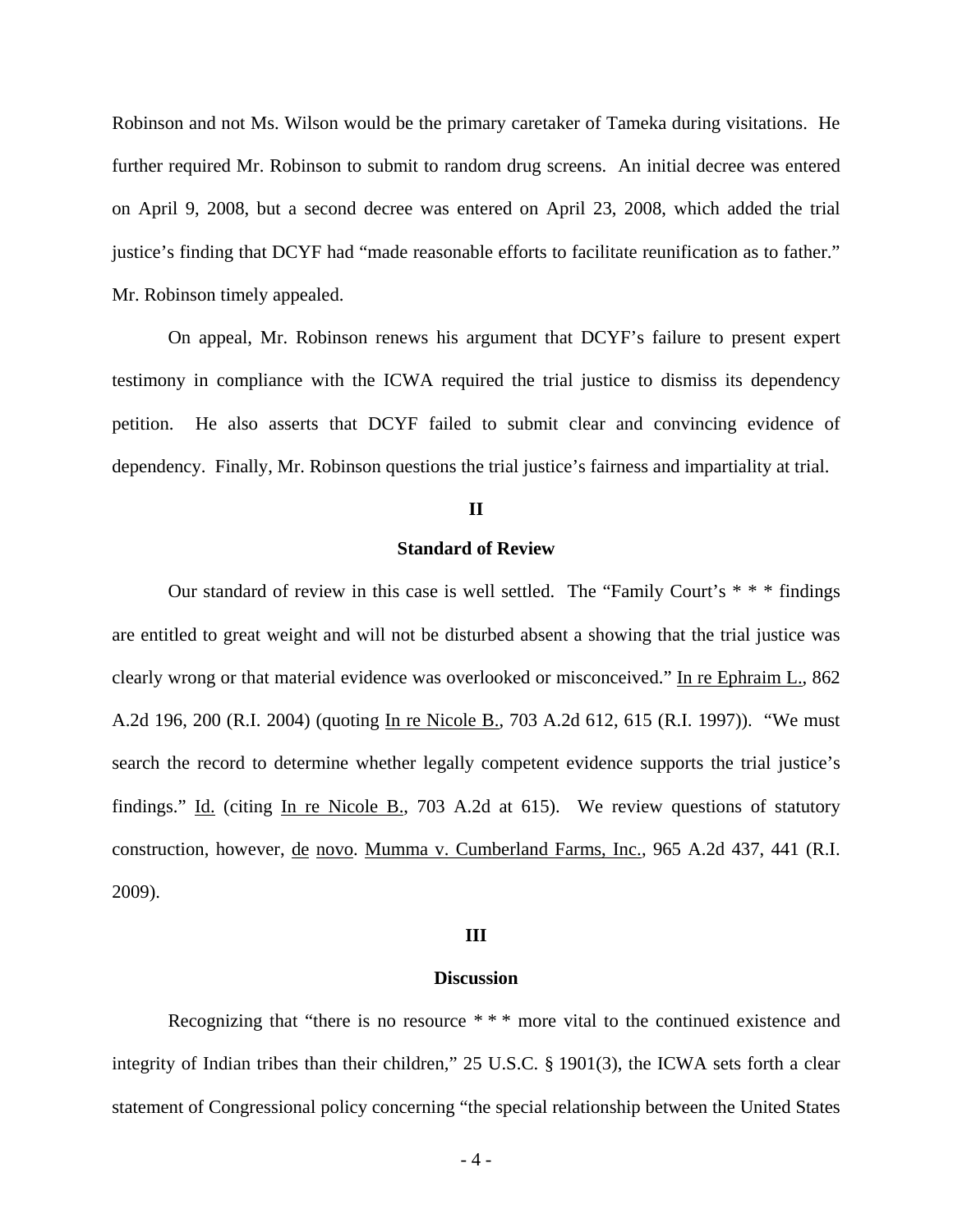and the Indian tribes and their members and the Federal responsibility to Indian people." 25

U.S.C. § 1901. The ICWA embodies Congress's response to its findings:

"that an alarmingly high percentage of Indian families are broken up by the removal, often unwarranted, of their children from them by nontribal public and private agencies and that an alarmingly high percentage of such children are placed in non-Indian foster and adoptive homes and institutions; and<br>
"\*\*\*\* that the States exercising their

that the States, exercising their recognized jurisdiction over Indian child custody proceedings through administrative and judicial bodies, have often failed to recognize the essential tribal relations of Indian people and the cultural and social standards prevailing in Indian communities and families." 25 U.S.C. § 1901(4) and (5).

The ICWA establishes "minimum Federal standards for the removal of Indian children

from their families and the placement of such children in foster or adoptive homes which will reflect the unique values of Indian culture." 25 U.S.C. § 1902. Specifically, 25 U.S.C. § 1912(e)

provides:

"No foster care placement may be ordered in such proceeding in the absence of a determination, supported by clear and convincing evidence, including testimony of qualified expert witnesses, that the continued custody of the child by the parent or Indian custodian is likely to result in serious emotional or physical damage to the child."

Thus, the ICWA imposes two interrelated requirements. First, a state agency must prove by clear and convincing evidence that continued custody "is likely to result in serious emotional or physical damage to the child." Id. Second, the ICWA requires that any foster care placement order be supported, at least in part, by testimony from "qualified expert witnesses."<sup>[3](#page-4-0)</sup> Id. These

<span id="page-4-0"></span><sup>&</sup>lt;sup>3</sup> The United States Department of the Interior, Bureau of Indian Affairs has promulgated "Guidelines for State Courts; Indian Child Custody Proceedings." 44 Fed. Reg. 67,584-95 (Nov. 26, 1979). Although they have no binding legislative effect, they are useful in interpreting the ICWA. The guidelines describe a "qualified expert witness" as follows:

<sup>&</sup>quot;(b) Persons with the following characteristics are most likely to meet the requirements for a qualified expert witness for purposes of Indian child custody proceedings: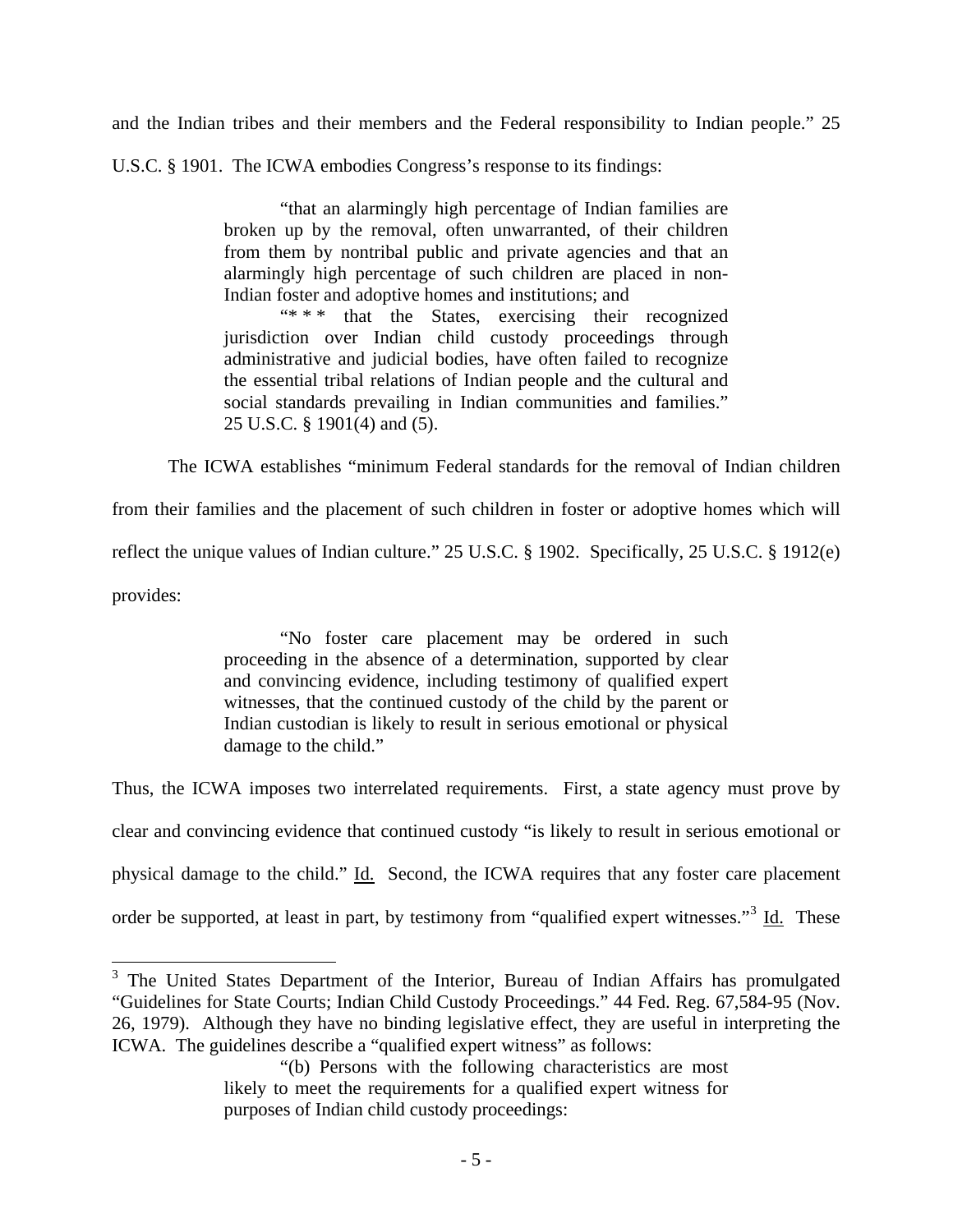dual requirements ensure that "Indian child welfare determinations are not based on 'a white, middle-class standard which, in many cases, forecloses placement with [an] Indian family.'" Mississippi Band of Choctaw Indians v. Holyfield, 490 U.S. 30, 37 (1989) (quoting H.R. Rep. No. 95-1386 at 24 (1978), reprinted in 1978 U.S.C.C.A.N. 7350, 7546).

 There is no dispute that at the time of trial Tameka was eligible for membership in the Narragansett Indian Tribe. DCYF, therefore, was obliged to comply with the provisions of the ICWA. See Steven H. v. Arizona Department of Economic Security, 190 P.3d 180, 186 (Ariz. 2008) (applying ICWA standards to state dependency hearing). DCYF concedes that it did not adhere to the mandatory requirements of 25 U.S.C. § 1912(e), but it argues that this error was harmless beyond a reasonable doubt. See In re Enrique P., 709 N.W.2d 676, 690 (Neb.Ct.App. 2006) (failure to provide qualified expert witness was harmless when psychological evaluation and case-workers' court reports clearly and convincingly showed that parental custody would result in serious damage to child); In re G.F., G.F. & J.F., 923 A.2d 578, 580-82 (Vt. 2007) (failure of trial justice to make specific findings under 25 U.S.C. § 1912 was harmless error when evidence overwhelmingly supported findings). DCYF reasons that, because the trial justice articulated "culturally neutral" reasons for making his findings, "nothing an expert could have offered by way of opinion would have outweighed" the evidence of Tameka's dependency. To support its contention, DCYF cites two cases defining "qualified expert witness" expansively.

 $\overline{\phantom{a}}$ 

<sup>&</sup>quot;(i) A member of the Indian child's tribe who is recognized by the tribal community as knowledgeable in tribal customs as they pertain to family organization and childrearing practices.

<sup>&</sup>quot;(ii) A lay expert witness having substantial experience in the delivery of child and family services to Indians, and extensive knowledge of prevailing social and cultural standards and childrearing practices within the Indian child's tribe.

<sup>&</sup>quot;(iii) A professional person having substantial education and experience in the area of his or her specialty." Id. at 67,593 (D.4 Qualified Expert Witnesses).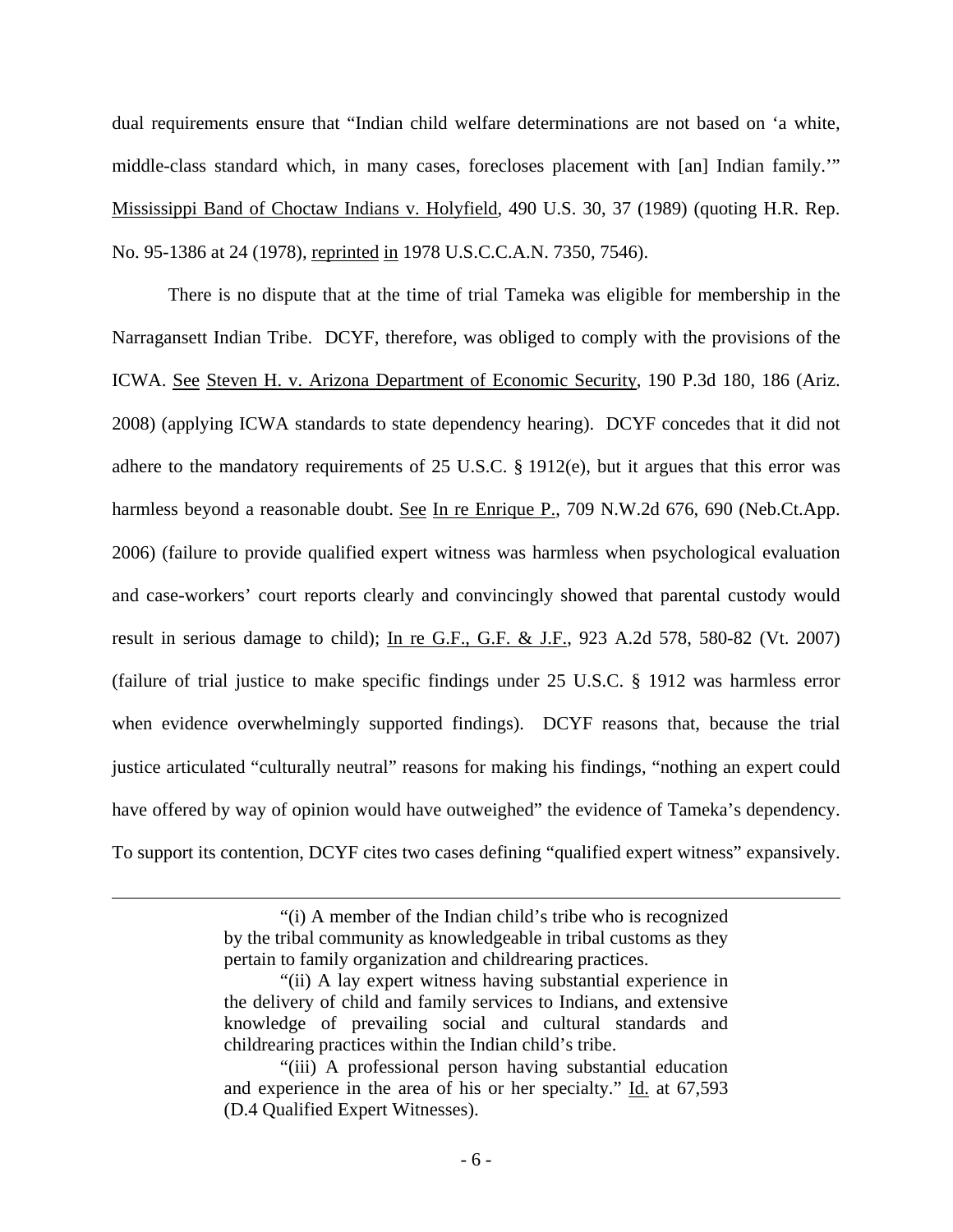See People ex rel. K.D., 155 P.3d 634 (Colo.Ct.App. 2007); State ex rel. Juvenile Department of Lane County v. Tucker, 710 P.2d 793 (Or.Ct.App. 1985). In both cases, however, the socialservice agency did present expert testimony that continued custody would likely result in serious emotional or physical damage to the child. See People ex rel. K.D., 155 P.3d at 638 (qualified expert need not possess special knowledge of Indian life where she is testifying about culturally neutral reasons for termination and where she has substantial education and experience in her field); Tucker, 710 P.2d at 799 ("when cultural bias is clearly not implicated, the necessary proof may be provided by expert witnesses who do not possess special knowledge of Indian life"); see also Steven H., 190 P.3d at 185-86 (expert cannot simply testify to past abuse but must specifically speak to the likelihood of future harm).

 In the case before us, we simply cannot say that the failure to comply with the dictates of the ICWA was harmless error. We first note that DCYF failed to present any evidence that custody and placement with Mr. Robinson would likely result in serious emotional or physical harm to Tameka. The initial impediment to Mr. Robinson's custody, viz., his supposed lack of adequate housing, had long since dissipated by the time of trial. He never, in fact, left the home he shared with Ms. Wilson, and it was well known to DCYF that Ms. Wilson had been visiting with Tameka and was very willing to make the child part of their family.

We also are not convinced that Mr. Robinson's use of marijuana is sufficiently "culturally neutral" as to vitiate the need for testimony from a qualified expert witness. Qualified expert testimony may well have been helpful in assessing the seriousness and cultural relevance of Mr. Robinson's marijuana use. See "Guidelines for State Courts; Indian Child Custody Proceedings," 44 Fed. Reg. 67,584-95, 67,592 (Nov. 26, 1979) (suggesting "[e]vidence that only shows the existence of community or family poverty, crowded or inadequate housing,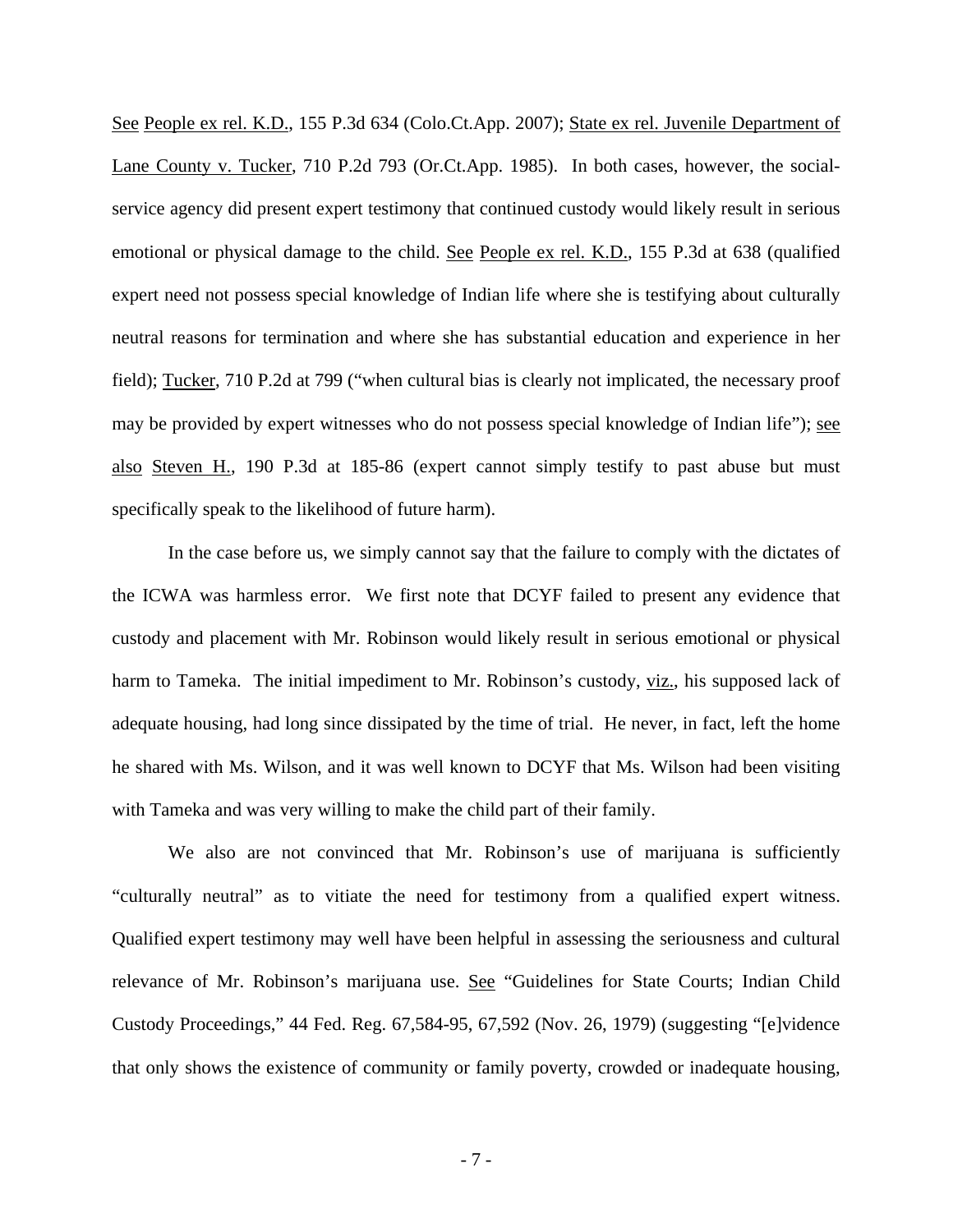alcohol abuse, or non-conforming social behavior does not constitute clear and convincing evidence that continued custody is likely to result in serious emotional or physical damage to the child") (D.3(c) Standards of Evidence); see also L.G. v. State Department of Health and Social Services, 14 P.3d 946, 952-53 (Alaska 2000) ("Legislative history indicates that the primary reason for requiring qualified expert testimony in ICWA termination proceedings was to prevent courts from basing their decisions solely upon the testimony of social workers who possessed neither the specialized professional education nor the familiarity with Native culture necessary to distinguish between cultural variations in child-rearing practices and actual abuse or neglect."). Significantly, the trial justice did not order drug-abuse counseling for Mr. Robinson; rather, he merely ordered random screening at the Family Court twice a week for the first month and once a week thereafter if the screens were negative for the first month. The trial justice said he would reassess the need for a drug-abuse evaluation at the end of three months. Moreover, any suggestion that Mr. Robinson's marijuana use was likely to result in "serious emotional or physical damage" to Tameka is belied by the fact that DCYF made no attempt to remove the four other children then living with him. We are satisfied that the trial justice overlooked the clear mandate of the ICWA when he stated that Mr. Robinson's testimony "supersedes an expert."

Under the circumstances of this case, we are not at all certain that the outcome would have been the same had DCYF complied with the ICWA. DCYF concedes that "its failure to call an expert witness at trial was clearly violative of  $\S 1912(e)$ ," but maintains the error was harmless. The trial justice committed the child to DCYF for foster placement in the absence of testimony from a qualified expert witness, and he failed to make the requisite finding that placement with Mr. Robinson would likely result in serious emotional or physical damage to the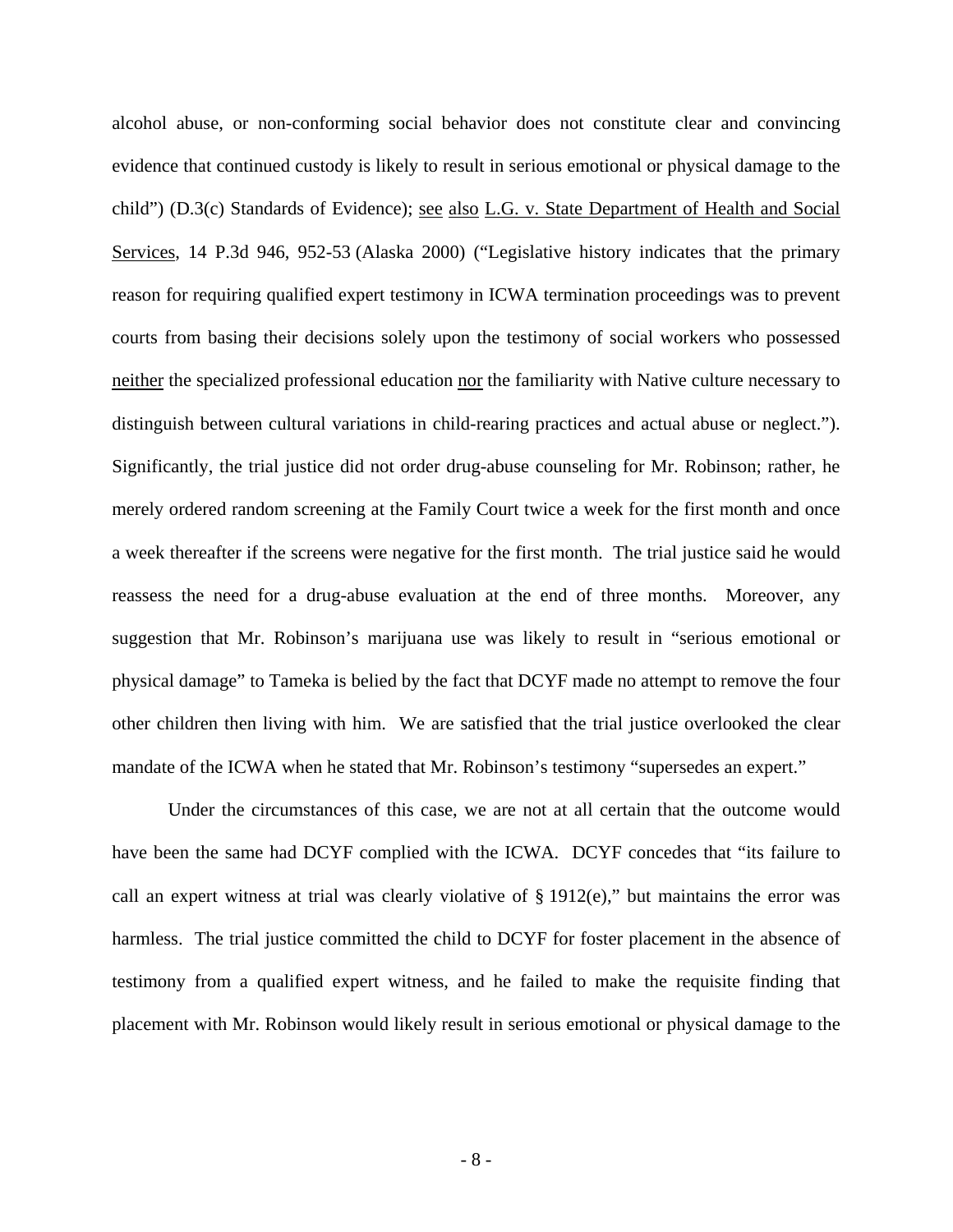child. In light of such disregard of ICWA requirements, we cannot say that the error was harmless.

Mr. Robinson further argues that his appeal should be granted because the trial justice "exhibited a state of mind such that he would not have given the respondent a scrupulously fair and impartial trial." We have reviewed the record and find this argument to be without merit.

#### **IV**

## **Conclusion**

 For the reasons set forth in this opinion, we vacate the decree of the Family Court finding Tameka to be a dependent child, and we remand the record for a new trial. We are mindful that Mr. Robinson and Tameka have been separated during a crucial period in the development of the bond between father and daughter and that circumstances may have changed since this matter was heard at trial on March 20, 2008. We are also cognizant of DCYF's obligation to make reasonable efforts to preserve and reunify families consistent with the provisions of the Indian Child Welfare Act. We direct, therefore, that the case be retried or resolved as expeditiously as possible, but no later than within ninety days from the date of this opinion.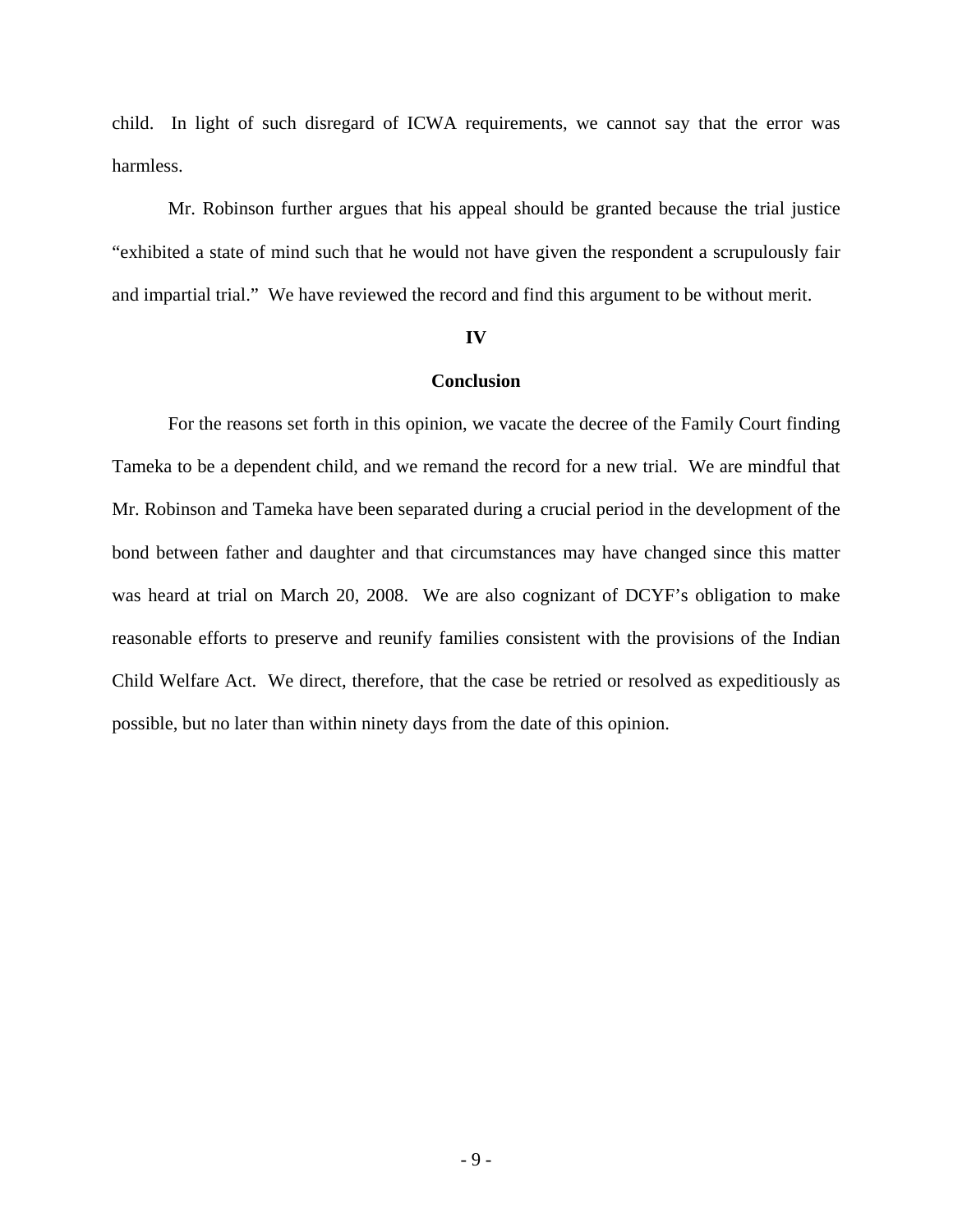## **Supreme Court**

 No. 2008-215-Appeal.  $(07-2075-1)$ 

In re Tamika R.

NOTICE: This opinion is subject to formal revision before publication in the Rhode Island Reporter. Readers are requested to notify the Opinion Analyst, Supreme Court of Rhode Island, 250 Benefit Street, Providence, Rhode Island 02903, at Telephone 222-3258 of any typographical or other formal errors in order that corrections may be made before the opinion is published.